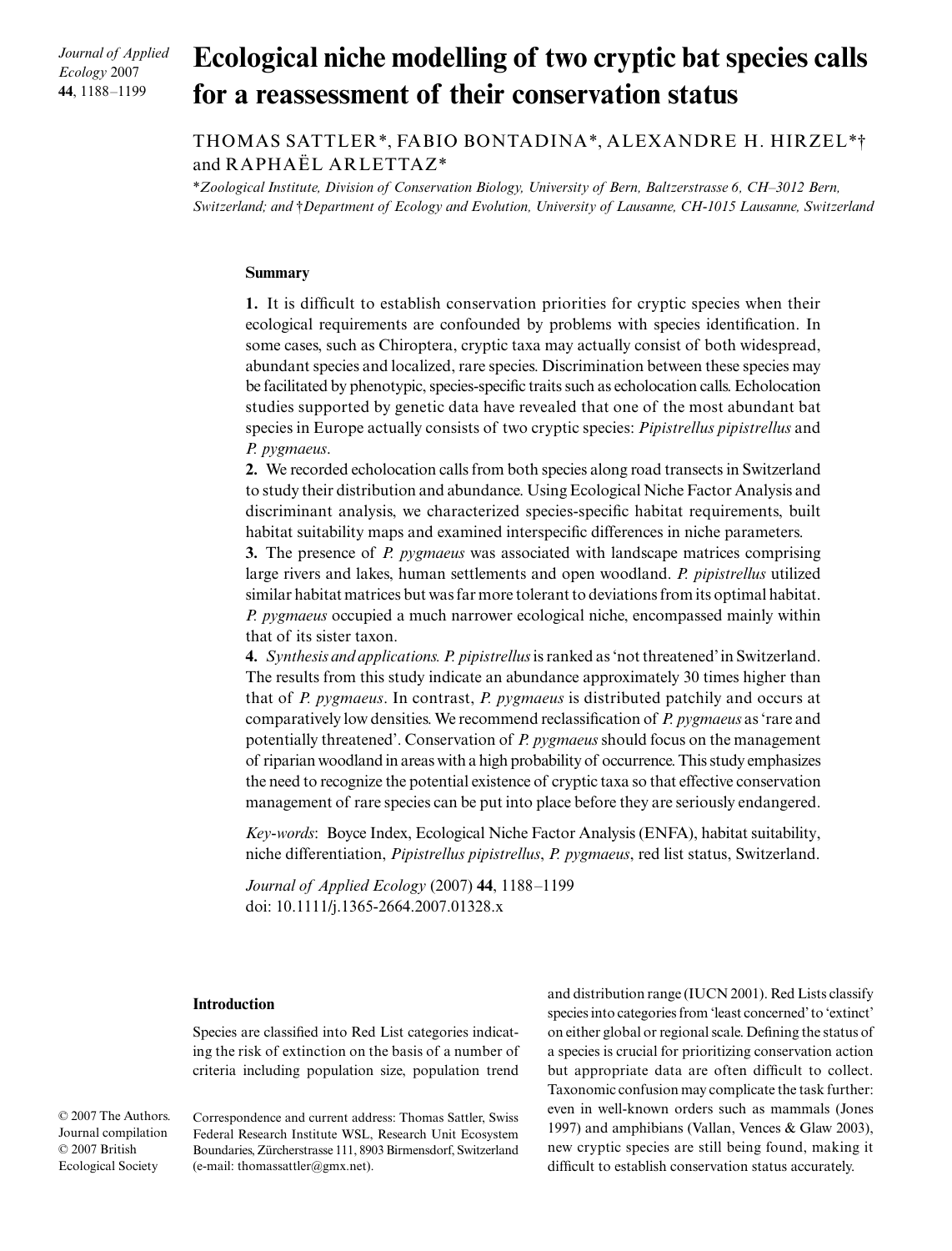Cryptic species, although reproductively isolated, are morphologically alike (Mayr 1977). New molecular tools allow taxonomists to distinguish between cryptic species on the basis of genetic data. For instance, during the 10 years between the first two editions of *Mammals of the World* (Honacki, Kinmam & Koeppl 1982; Wilson & Reeder 1993) 459 new species have been described, of which 63% are based on molecular evidence (Medellín & Soberón 1999). Among lemurs of the genus *Microcebus*, the number of recognized species has doubled recently based on molecular analysis (Yoder *et al*. 2000).

The recognition of cryptic species within taxonomic groups may necessitate a complete reappraisal of conservation status. Furthermore, the failure to recognize cryptic species may have dramatic consequences: in a captive breeding programme for the highly endangered Brazilian monkeys *Brachyteles arachnoides* and *B. hypoxanthus*, the numerous hybrids obtained after reproduction in captivity could not be used for restocking natural populations (Brito 2004). In addition, once cryptic species are distinguished, there is still a need to collect basic ecological data in order to draw up appropriate conservation guidelines (Arlettaz 1999).

Cryptic species are numerous in the order Chiroptera (Mayer & von Helversen 1999; Hulva *et al*. 2004). Selective forces have led to acoustic divergence, with specializations arising for different foraging tactics, microhabitats and/or food types (Jones 1997). In Europe, where bats are well studied, the discovery of cryptic species has increased the number of recorded species from 30 to 39 in a few decades (Dietz & von Helversen 2004). Recently, additional species have been proposed to exist as cryptic species in Europe (Ibáñez *et al*. 2006; Mayer, Dietz & Kiefer 2007). One of the most astonishing cases of cryptic diversity is the pipistrelle bat complex *Pipistrellus pipistrellus* sensu lato (Schreber 1774). *P. pipistrellus* was once considered the most abundant and best-known bat species in Europe (Stebbings 1988; Jones 1999), but it actually consists of two cryptic species (Jones & van Parijs 1993; Barratt *et al*. 1997). Differences in search call frequency between two forms of sympatric pipistrelles (45 kHz vs. 55 kHz) had been recorded previously within this species complex (Zingg 1990), but it is only through refined ecological and genetic research that the existence of a second species, *P. pygmaeus* (Leach 1825), could be proved (Barlow 1997; Barlow & Jones 1997; Barratt *et al*. 1997; Vaughan, Jones & Harris 1997; Mayer & von Helversen 1999).

© 2007 The Authors. Journal compilation © 2007 British Ecological Society, *Journal of Applied Ecology*, **44**, 1188–1199

According to current knowledge, the distribution of *P. pipistrellus* ranges from the British Isles to North Africa and the Middle East (Jones 1999). The coexistence of *P. pygmaeus* is confirmed in many countries within these limits, but its abundance often remains unknown. Bat surveys in England and Ireland revealed that the two species occur at similar densities (Vaughan, Jones & Harris 1997; Russ & Montgomery 2002),

contrary to the situation in Central Europe where *P. pygmaeus* appears to be much more localized (Häussler *et al*. 2000; Wicht *et al*. 2003). The ecological reasons for this difference in density depending on geographical area are still poorly understood; new investigations of the ecological niche of the two pipistrelles are therefore needed, particularly outside the United Kingdom. The present study analyses the distribution of the two species in Switzerland and links their geographical pattern of occurrence with habitat features. We used Geographical Information Systems (GIS) and Ecological Niche Factor Analysis (ENFA) to prepare species-specific optimal habitat profiles, to compare respective ecological niche parameters and to predict habitat suitability on a nation-wide scale (Buckland & Elston 1993; Manel *et al*. 1999; Vayssières, Plant & Allen-Diaz 2000). We opted for the environmental envelope approach because absence of evidence cannot be equated with evidence of absence when recording bats (Guisan & Zimmermann 2000; Jaberg & Guisan 2001; Hirzel & Guisan 2002; Hirzel *et al*. 2002; Rushton, Ormerod & Kerby 2004). The main aims of this study were: (1) to assess the current range of the two cryptic species *P. pipistrellus* and *P. pygmaeus* in the six biogeographical regions of Switzerland and to draw predictive distribution maps; (2) to re-evaluate their national conservation status; and (3) to investigate their species-specific ecological habitat requirements as a basis for proposing tailored conservation guidance.

# **Methods**

#### study area

The study was carried out in Switzerland and Liechtenstein in an area of approximately  $26000 \text{ km}^2$ . As the altitudinal distribution of reproductive *P. pipistrellus* in Central Europe is mainly below 1500 m (Arlettaz *et al*. 1997a), we did not consider higher elevations. Switzerland was divided into six biogeographical regions according to Gonseth *et al*. (2001; Fig. 1). The Jura Mountains are a hilly system under an oceanic climate regime (yearly precipitation of 1000–2000 mm). They are dominated mainly by beech *Fagus sylvatica* L. and coniferous forests interspersed with pastures. The relatively flat Swiss midlands (300– 700 m a.s.l.) are heavily urbanized and industrialized, devoted to intensive agriculture (arable land in the West, dairy farming and meat production in the East), but harbours numerous lakes and rivers. Forests are of limited extent. The four bioregions in the Alps coincide with major watersheds. The southern Alps are warm and wet with cool winters. In the northern Alps, precipitation is high whereas the climate becomes drier in the central Alps in the interior. The western Alps are even warmer and drier, which allows intensive fruit production, including vineyards on the southexposed slopes. Dairy farming dominates in the northern and eastern Alps, and the valley floors are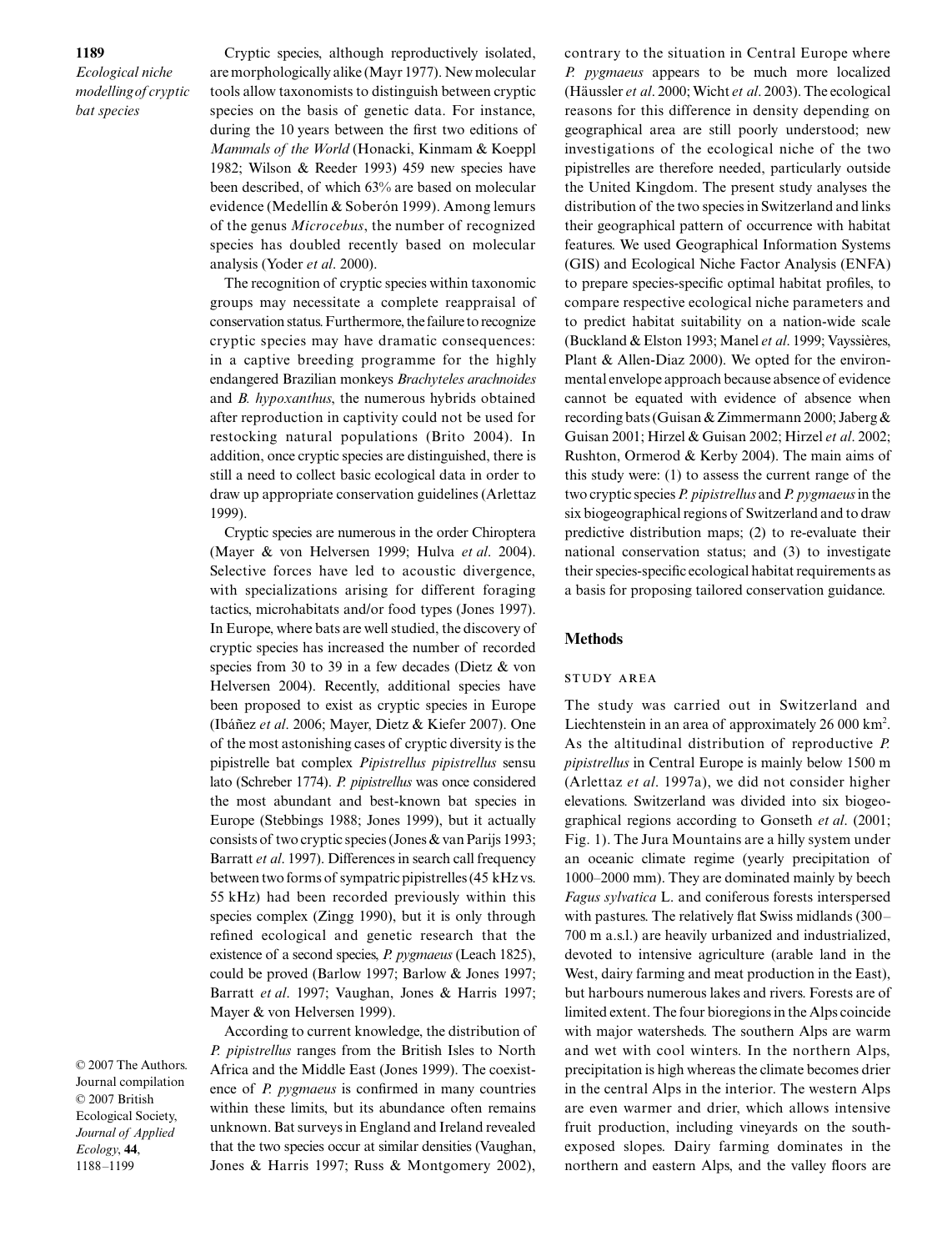

**Fig. 1.** Biogeographical map of Switzerland. Bright grey: area < 1500 m (= study area), dark grey: area > 1500 m. Dotted lines indicate boundaries of biogeographical regions. The 20 transects (continuous lines) were stratified to biogeographical region according to their fraction on total area of Switzerland < 1500 m: Jura Mountain (two transects), Midlands (six), Northern Alps (five), Western Alps (two), Southern Alps (three), Eastern Alps (two).

farmed intensively. The steep slopes are covered with forests, but meadows and pasture occur on plateaux and gentler slopes.

#### presence data collection

Both study species are insectivorous and forage in semicluttered areas. From June to August females aggregate to form maternity roosts, which are found mainly in crevices of buildings and below rooftops.

#### **TRANSECTS**

Bat presence was surveyed by recording echolocation calls from a vehicle along twenty 40-km-long road transects. The transects were selected following a stratified sampling assigned to the six biogeographical regions (Hirzel & Guisan 2002), with the proportion of transects in a given region depending on the area relative to the whole reference area (Switzerland) below 1500 m elevation (Fig. 1). Transects were chosen along 6-m-wide paved roads and mirrored a progressive altitudinal gradient, making sure that habitat types available locally below 1500 m altitude were represented. Each transect was surveyed twice, first during the breeding period (1 June–31 July 2002) and secondly during the post-breeding period (1 August–30 September 2002) so that a total of 1600 km was covered. A single transect per night was surveyed, starting 1 h after sunset. The timing was chosen to avoid bats commuting from

roosts and to concentrate on peak foraging activity (Barlow & Jones 1997). During echolocation recordings, vehicle speed was kept around 25 km  $h^{-1}$ . Survey nights were constrained by weather conditions (no rainfall, no strong wind, ambient temperature  $\geq 10^{\circ}$  C) and low moon intensity (no recording at full moon  $\pm$  one night).

# recording of echolocation calls

Bats were recorded using a Pettersson D980 ultrasound detector (Pettersson Electronic AB, Uppsala, Sweden). Audio sequences of 3 s duration were recorded and time-expanded (10×) with a sampling frequency of 350 kHz (resolution: 8 bits) onto metal dioxide tapes using a Sony WM-D6C Stereo Cassette-Recorder (Sony, Tokyo, Japan). Geographic location of recordings was documented with a Global Positioning System (Garmin eTrex, Olathe, KA, USA). To avoid recording the same individual bat twice, we ignored subsequent bat calls at the same, species-specific frequency of maximum energy (FMAXE; either 45 for *P. pipistrellus* or 55 kHz for *P. pygmaeus*) within a radius of 500 m from a previous recording site. This threshold was robust enough to ensure data independence for the purpose of the selected method of analysis (Hirzel, Helfer & Metral 2001; Hirzel *et al*. 2002). In order to limit any bias due to spatial autocorrelation that might arise from two single surveys along a transect, presence data were corrected as follows: whenever two detections of pipistrelles were < 1 km apart, one of the two records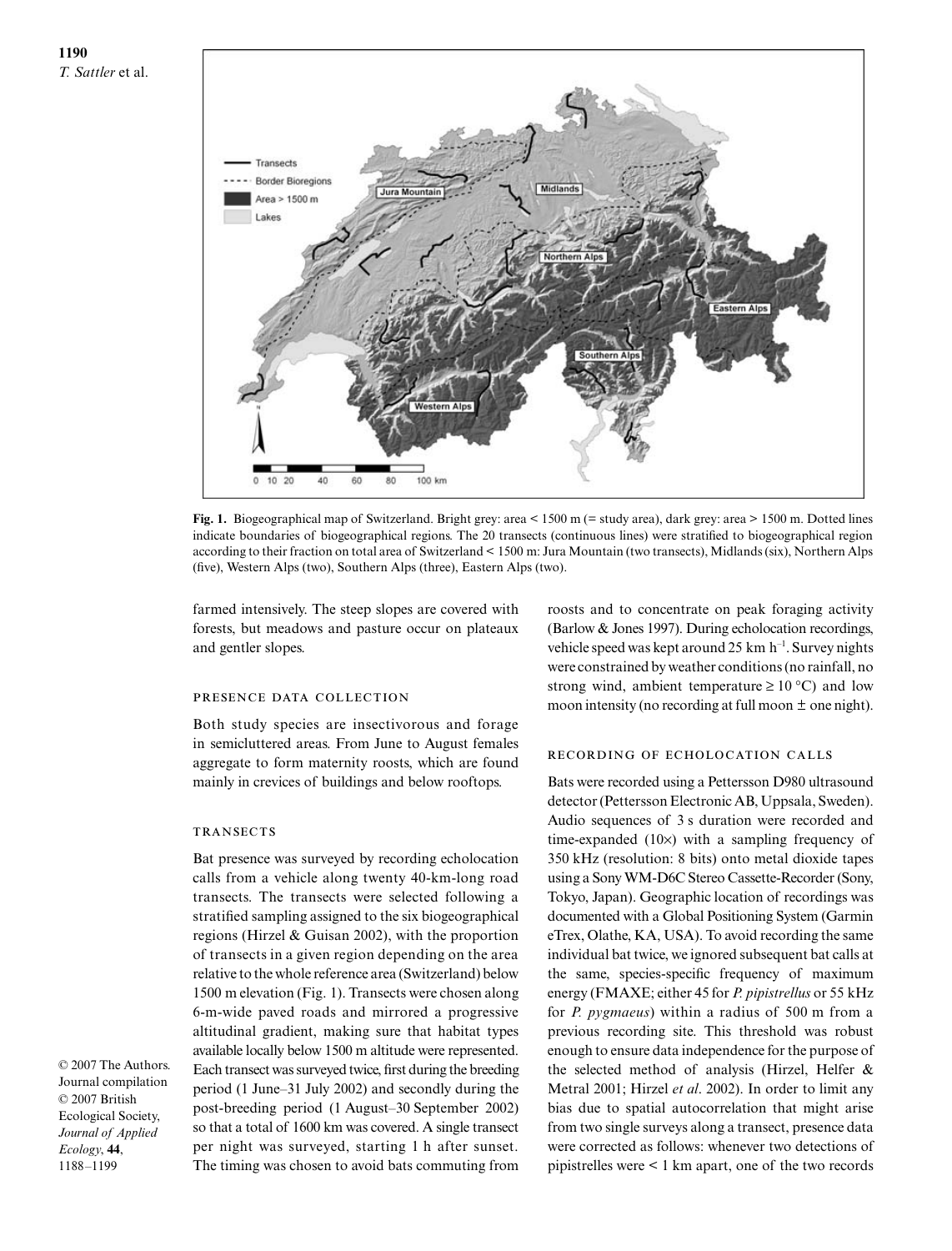was discarded randomly. Note that our two thresholds of 500 and 1000 m correspond to the radius of a circle which would represent average nightly home ranges of 109 ha in *P. pygmaeus* and 91·9 ha in *P. pipistrellus* (Davidson-Watts & Jones 2006).

#### sound analysis

Bat audio sequences were analysed in the laboratory with the program CANARY version  $1.2.4$  (Charif, Mitchell & Clark 1995). Sampling frequency was set to 440 kHz, with 8 bits per sample, and 512 points Fast-Fourier transformations with a Blackman window analysis were performed. For spectrograms, a resolution of 861·3 Hz was applied. We used a linear discriminant analysis developed by Zingg (1990) based on calls of bats recorded in Switzerland to identify species. The classification function (Appendix S1, Supplementary material) includes five call parameters: duration (D), start frequency, end frequency, frequency at D/2 and FMAXE (frequencies measured in the centre of call width). If no clear attribution was achieved based on the classification function or if FMAXE was between 50 and 51 kHz, the call sequence was not assignable and was therefore discarded. Between one and 11 echolocation calls from a single sequence were needed to achieve species identification.

# additional data

For ENFA models, Hirzel, Helfer & Metral (2001) have shown that prediction reliability regarding distribution maps based on habitat suitability may be affected by the number of presence points. As the audio sample of *P. pygmaeus* was small we added additional presence points, or locations, resulting from casual recordings obtained between 1984 and 2003 by regional bat experts and ourselves, to the data set. The number of locations was selected to maintain the same relative proportion as in the stratified design of the transects in the six biogeographical regions. Presence points were grouped into clusters so that locations in each cluster were not separated by more than 30 km. One location was selected at random from each cluster so that the total number of locations maintained the proportions of our stratified design in each biogeographical region. If more locations were needed to maintain the proportions, additional presence points were selected at random from the cluster containing most observations. We ensured that no pair of locations was separated by less than 1 km.

© 2007 The Authors. Journal compilation © 2007 British Ecological Society, *Journal of Applied Ecology*, **44**, 1188–1199

# environmental predictors

The study area was modelled as a raster map (1 ha per pixel) based on the Swiss Coordinate System (plane projection,  $n = 2470145$  cells). Four types of environmental descriptor classes were included (Geostat, Swiss Federal Office of Statistics): (i)

topographic variables (continuous), including elevation, slope, and aspect; (ii) anthropogenic variables (boolean data indicating presence–absence) including human settlements; (iii) habitat variables comprising land use information such as forest types and agricultural use (boolean data); and (iv) hydrological data for rivers and lakes (boolean data). Boolean eco-geographical variables (EGVs) had to be rendered quantitative following the procedure described in Hirzel *et al*. (2004). Maps indicating the distance from the focal cell to a cell with presence of the concerned variable were calculated using the module 'Distance' of the program IDRISI version 32·01 (Eastman 2002). The module 'CircAn' of biomapper version 3·2 (Hirzel, Hausser & Perrin 2005) was used to compute the frequency of occurrence of the focal feature within a 1-km circular window, corresponding roughly to species' home range (Davidson-Watts & Jones 2006). A preliminary analysis was performed with 58 variables. Based on quality information given by cross-validation indices (see below), 23 EGVs were retained for the final model (Table 1). The distributions of the EGVs were normalized by the Box–Cox algorithm (Sokal & Rohlf 1994).

#### **ENFA**

The principles and procedure of ENFA, based on the niche concept by Hutchinson (1957) and implemented in a multivariate statistical framework, have been described in detail in previous papers (Hirzel *et al*. 2002). ENFA summarizes the overall information under the form of two types of indices. The first index is termed 'marginality': it maximizes the multivariate distance of the EGVs between the cells occupied by the species and the cells within the whole reference area. Marginality values for each EGV are also used to calculate the relative difference between the transect data set and the enhanced data set of *P. pygmaeus*. The second and subsequent factors are termed 'specialization(s)'; they account for the decreasing residual variance after removal of upper-ranked explanatory factors, and denote to which extent the species' EGVs distribution is narrow with respect to the overall distribution of the EGVs in the whole reference area. The inverse of specialization is therefore a measure of species' tolerance. Marginality and specialization are uncorrelated factors, with the major information contained within the first factors (Hirzel *et al*. 2002). A global marginality factor close to 1 means that the species lives in a very particular habitat relative to the reference set. A randomly chosen set of cells is expected to have a tolerance of 1, i.e. any value below 1 indicates some form of specialization.

#### habitat suitability maps

Habitat suitability maps are calculated by the median algorithm based on the first factors obtained by the ENFA. The number of factors included results from a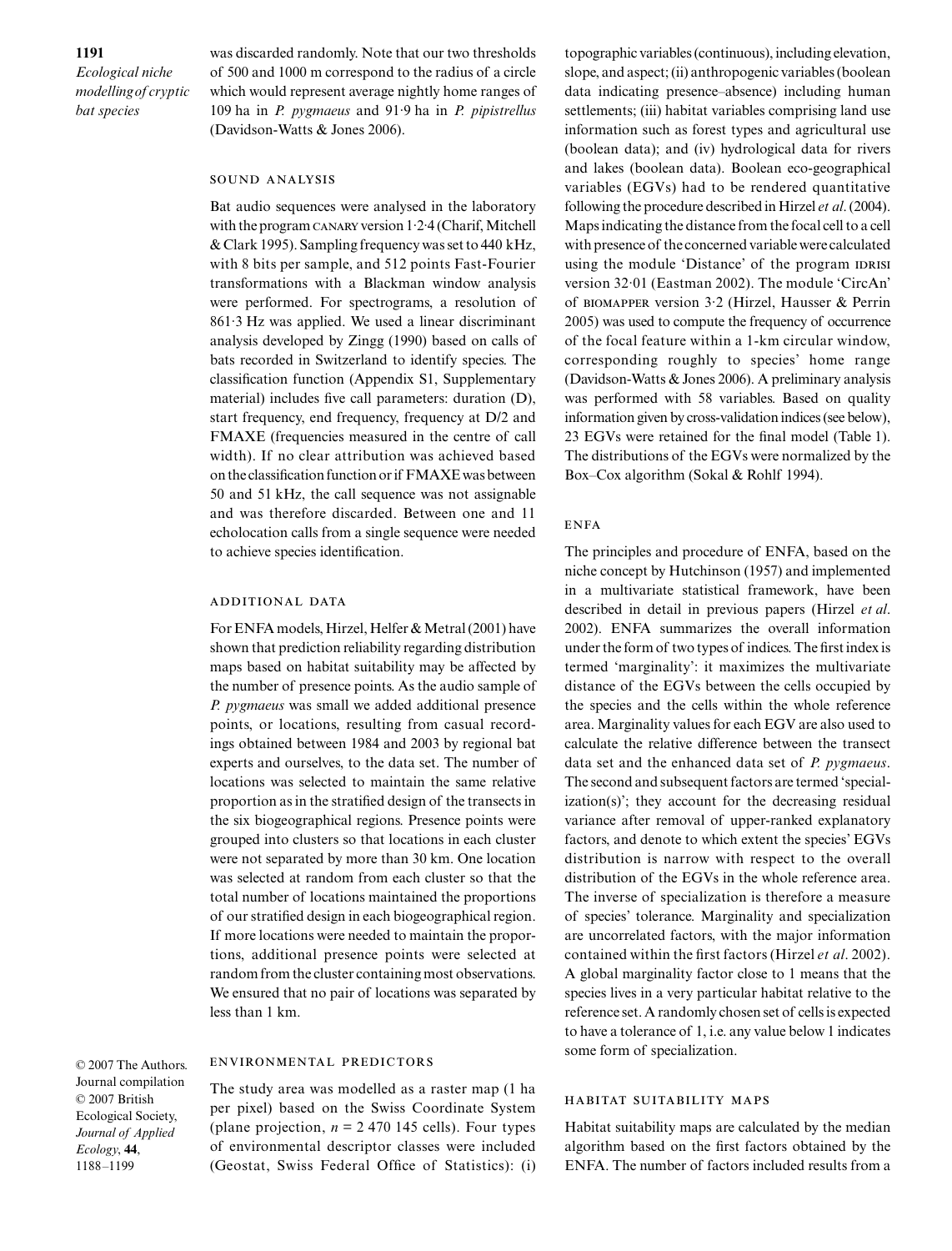**Table 1.** Correlation between the ENFA factors and the ecogeographical variables for *P. pygmaeus*. Factor 1 explains 100% of the marginality. The percentages indicate the amount of specialization accounted for by the factor

|                                | Factor $11$<br>(9%) | Factor $2^2$<br>(23%) | Factor $32$<br>(14%) | Factor $4^2$<br>(8%) | Factor $5^2$<br>(7%) | Factor $62$<br>(6%) | Factor $72$<br>(5%) |
|--------------------------------|---------------------|-----------------------|----------------------|----------------------|----------------------|---------------------|---------------------|
| Alpine meadow frequency        | $\Omega$            | $\Omega$              | ×.                   | ***                  | **                   | **                  | ***                 |
| Single building frequency      | $+ +$               |                       | 0                    | **                   | ****                 | *                   | $\ast$              |
| Distance to single buildings   | $-3$                | ×.                    | 0                    | $*$                  | **                   | $\Omega$            | $\ast$              |
| Bushes and scrubland frequency | $+ +$               |                       | 0                    | $\Omega$             | sk.                  | $\Omega$            | $\ast$              |
| Altitude                       |                     | ********              | ×.                   | $*$                  | ***                  | *****               | ***                 |
| Bushy forest frequency         | $+$                 | $\Omega$              | ×.                   | $*$                  | **                   | $\ast$              | $\ast$              |
| Dense forest frequency         |                     |                       | ******               | **                   | 0                    | ***                 | $\Omega$            |
| Open forest frequency          | $+$                 | 0                     | ж.                   | ******               | **                   | $*$                 | $\ast$              |
| Grove frequency                | $+ +$               |                       | ***                  | $*$                  | ***                  | $*$                 | $\Omega$            |
| Grass frequency                | $\Omega$            |                       | **                   | $\Omega$             | 0                    | **                  | $\ast$              |
| Distance to small streams      | $-3$                | 0                     | $\ast$               | $\Omega$             | ***                  | $\frac{1}{26}$      | $\ast$              |
| Distance to wide rivers        | $ -$ <sup>3</sup>   | ×.                    | $\ast$               | **                   | 0                    | $\Omega$            | **                  |
| Distance to lake-borders       | $-3$                | $\ast$                | **                   | $\Omega$             | ***                  | $*$                 | $\Omega$            |
| Meadow frequency               | $\Omega$            | ****                  | ***                  | $\Omega$             | ****                 | ****                | $\Omega$            |
| Pasture frequency              |                     | $\Omega$              | 0                    | ***                  | **                   | ***                 | ***                 |
| Riparian forest frequency      | $+ +$               |                       | ***                  | ***                  | ×.                   | $\Omega$            | ******              |
| Riparian vegetation frequency  | $+ +$               |                       | $\Omega$             | $\star$              | ×.                   | $\Omega$            | *                   |
| Slopes                         |                     | ×.                    | **                   | ****                 | **                   | ***                 | ***                 |
| Town frequency                 | $+ +$               | 0                     | **                   | **                   | $\ast$               | $\Omega$            | $\Omega$            |
| Distance to towns              | $-3$                | $\ast$                | **                   | **                   | $\ast$               | **                  | **                  |
| Village frequency              | $+$                 |                       | **                   | **                   | $\ast$               | $*$                 | ***                 |
| Distance to villages           | $-3$                | $\Omega$              | $\ast$               | $*$                  | $\ast$               | $*$                 | **                  |
| Vineyard frequency             | $\Omega$            | ***                   | **                   | $*$                  | **                   | ***                 | $\ast$              |

1 Marginality factor. Positive values mean that the species was found in locations with higher values than the average cell. Negative values mean the reverse. The greater the number of symbols, the higher the correlation; 0 indicates a very weak correlation. 2 Specialization factor. Any number > 0 means the species was found occupying a narrower range of values than available. The greater the number of symbols, the narrower the range; 0 indicates a very low specialization. <sup>3</sup> Avoidance of an increasing distance to the variable may be understood as 'preference of proximity' to the habitat mentioned.

comparison of factors' eigenvalues based on a MacArthur's broken-stick distribution (Jackson 1993; Hirzel *et al*. 2002). On one factor axis, calculation is based on a count of all cells from the species distribution that lay at least as far apart from the median as the focal cell. This procedure is repeated for each factor included in the habitat suitability calculation. Overall habitat suitability for each cell is calculated by combining the score of each factor. Habitat suitability varies from 0 (worst habitat) to 100 (best habitat) and indicates how the environmental combination of a single cell suits the requirements of the focal species.

# **EVALUATION**

We evaluated the habitat suitability model accuracy by means of 10-fold cross-validation (Fielding & Bell 1997): the presence data set was partitioned evenly but randomly into 10 partitions. Each partition was used in turn to evaluate the predictions computed by a model calibrated on the other nine partitions. This process provided 10 values for each evaluation measure, summarized by their mean and standard deviation. We computed three recent presence-only evaluation measures. First, the Absolute Validation Index (AVI) is the proportion of the evaluation partition with habitat suitability greater than 50; it indicates how well the model discriminates high-suitability from low-suitability areas (Hirzel & Arlettaz 2003; Hirzel *et al*. 2004); AVI varies from 0 to 1. Secondly, the Contrast Validation Index (CVI; equals the AVI minus the AVI of a null model which would predict suitable habitat at random) indicates how much the AVI differs from what would have been obtained with a random model (Hirzel & Arlettaz 2003; Hirzel *et al*. 2004); it varies from 0 to AVI. On the basis of an arbitrary threshold (habitat suitability  $= 50$ ), these two measures determine how good the model is at discriminating between presence and absence. Thirdly, and by contrast, the Boyce index *B4* (Boyce *et al*. 2002) provides a more continuous assessment of model predictive power (Hirzel *et al*. 2006). We defined four classes of habitat suitability (hereafter called unsuitable, marginal, suitable and optimal habitat) and counted how many presence points of the evaluation partition fell into each. Combined with the total area covered by each class in the study area, this provided a predicted-to-expected frequency (PE, Boyce's area-adjusted frequency) of presence for each of them. The Boyce index *B4* was finally computed by the Spearman's rank between the PE and the class rank, varying from  $-1$  to 1, with 0 indicating a random model (Boyce *et al*. 2002; Hirzel *et al*. 2006).

The three habitat suitability class boundaries used to delineate the four classes were set as follows: habitat suitability values with no presence points ( $PE = 0$ )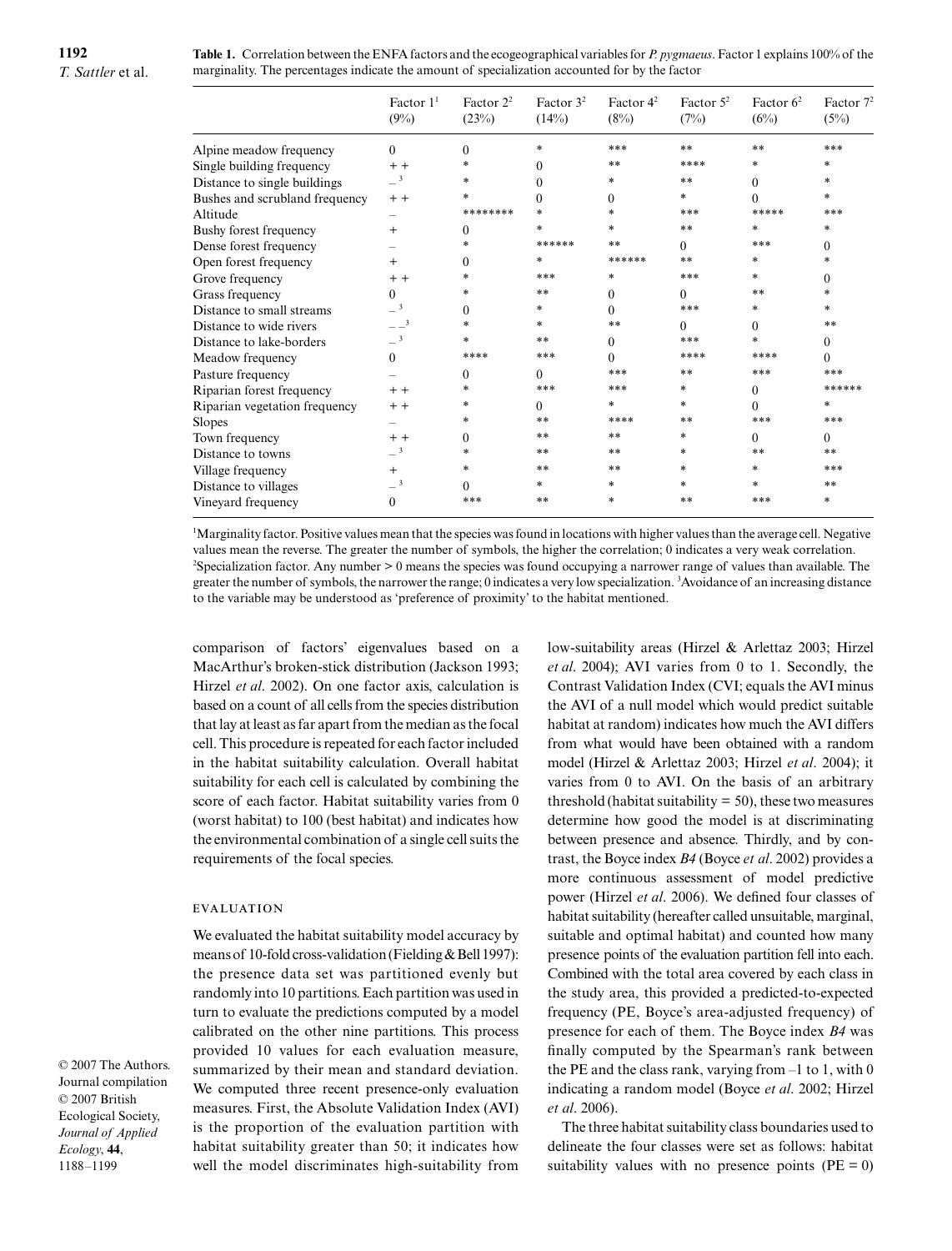denotes unsuitable habitat; habitat suitability values for which presences are less frequent than expected by chance  $(0 \le PE \le 1)$  defines marginal habitat; suitable and optimal habitat shared habitat suitability values for which presences were more frequent than expected by chance ( $PE > 1$ ), the boundary being placed so as to maximize the PE difference between them (Hirzel *et al*. 2006).

habitat niche differentiation between the two species

We performed a discriminant analysis to compare the ecological niches of *P. pygmaeus* and *P. pipistrellus* (Legendre & Legendre 1998). Like the ENFA, this multivariate analysis works in the space defined by the predictors but it uses both species' distributions simultaneously. It computes the factor that maximizes the interspecific variance while minimizing the intraspecific variance. In other words, the discriminant factor is the direction along which the two species differ the most, i.e. it is correlated with the variables on which they are most differently distributed. This common factor allowed us to further investigate the relationships between the two niches. We used the discriminant factor as an integrative variable on which to compare the niches and compute their overlap. We computed niche breadth by means of the standardized Levins' index B\* and Hurlbert's index B′ (Hurlbert 1978). To analyse how much the niches of the two species were overlapping we used the Lloyd's asymmetric overlap index (Hurlbert 1978) computed on the discriminant factor. These computations are integrated in biomapper 3·2 (Hirzel, Hausser & Perrin 2005).

#### **Results**

#### presence data

Overall, 1811 sequences of bat calls were recorded along the 20 road transects each monitored twice. Of those, 236 calls (13%) were either of bad quality or could not be identified reliably and were discarded, giving an overall density of 0·98 observations per km of road  $(1.13 \text{ km}^{-1}$  for total call sequences). Of the 1575 identified call sequences, Zingg's classification function (Zingg 1990) attributed 29 to *P. pygmaeus* and 951 to *P. pipistrellus*. The remaining 595 call sequences were attributed to other bat species. Observations per survey varied greatly for both species: *P. pygmaeus* was recorded between no and five times per 40 km survey (mean  $= 0.73$ ), while *P. pipistrellus* was identified between three and 62 times (mean  $= 23.8$ ) per survey. The overall ratio of observation of *P. pipistrellus* to *P. pygmaeus* on transects was 32·8 to 1. While *P. pipistrellus* was detected on all 20 transects, *P. pygmaeus* was only detected on six transects. No difference in numbers of bat passes between surveys in the breeding and the post-breeding period were found for either species (matched-pair *t*-test, *P. pipistrellus*

 $t = 0.23$ , d.f. = 19,  $P = 0.05$ ; *P. pygmaeus*,  $t = 0.64$ , d.f. = 19,  $P = 0.05$ . The percentages of observations of *P*. *pygmaeus* (first value in brackets, *n* = 29) and *P. pipistrellus* (second value in brackets,  $n = 595$ ) with respect to region were: Jura Mountains (0% vs. 9·4%), Midlands  $(27.5\% \text{ vs. } 21.2\% \text{ records})$ , Northern Alps  $(13.8\% \text{ vs. } 21.2\% \text{ records})$ 29·3%), Eastern Alps (55·2 vs.  $10\%$ ), Southern Alps  $(3.4 \text{ vs. } 18.8\%)$  and Western Alps  $(0\% \text{ vs. } 11.2\%)$ . After correcting for spatial autocorrelation (see Methods), 20 presence points for *P. pygmaeus* and 375 presence points for *P. pipistrellus* could be retained for further analysis (hereafter 'transect data').

Further screening of 85 locations, where 129 casual records of *P. pygmaeus* had been obtained previously, resulted in the retention of 43 locations (see justification in the Methods). This procedure yielded a total of 63 presence locations for ENFA modelling of *P. pygmaeus* (hereafter 'enhanced data'). The ENFA of the transect data and the enhanced data showed a marginal, negligible variation in marginality and specialization indices. The ENFA additionally revealed differences in EGVs of less than 13% for the 23 explanatory variables, with regard to patterns of habitat preference/avoidance. As the 'enhanced data set' performed better for all three evaluation indices implemented in biomapper (AVI, CVI, Boyce Index) we considered that sample in subsequent statistical treatment.

# **ENFA**

A high global marginality value of 1·2 for *P. pygmaeus* indicates that this species foraged in very particular habitats compared to their availability in the reference area, mainly near wide rivers and lakes (Table 1). Occurrence also correlated positively with proximity and availability of buildings, towns and villages. In addition, *P. pygmaeus* preferred open woodland (such as groves and open forests), bushes and scrubland, especially when these were adjacent to rivers and lakes, whereas this species avoided foraging along roads in dense forests. A tolerance of 0·68 indicates a certain tolerance towards deviations from its optimal habitat. *P. pygmaeu*s chose low altitudes [600 ± 194 m (mean  $\pm$  SD), compared to 784  $\pm$  321 m for the whole reference area] and was not tolerant towards changes in altitude (high value of the first specialization factor for that EGV). *P. pygmaeus* avoided open land such as pasture. Based on seven factors totalling 87% of overall information, the habitat suitability map (Fig. 2) indicates that favourable habitats are sparse and distributed patchily in Switzerland, with wide rivers and lakes being essential components.

A comparatively much lower marginality of 0·74, combined with an extremely high tolerance index of 0·99 (1 indicates no specialization at all) indicates that the ecology of *P. pipistrellus* differed markedly from that of *P. pygmaeus*. Applying MacArthurs' brokenstick rule, 10 factors explaining 82·6% of the information were retained for calculating habitat suitability.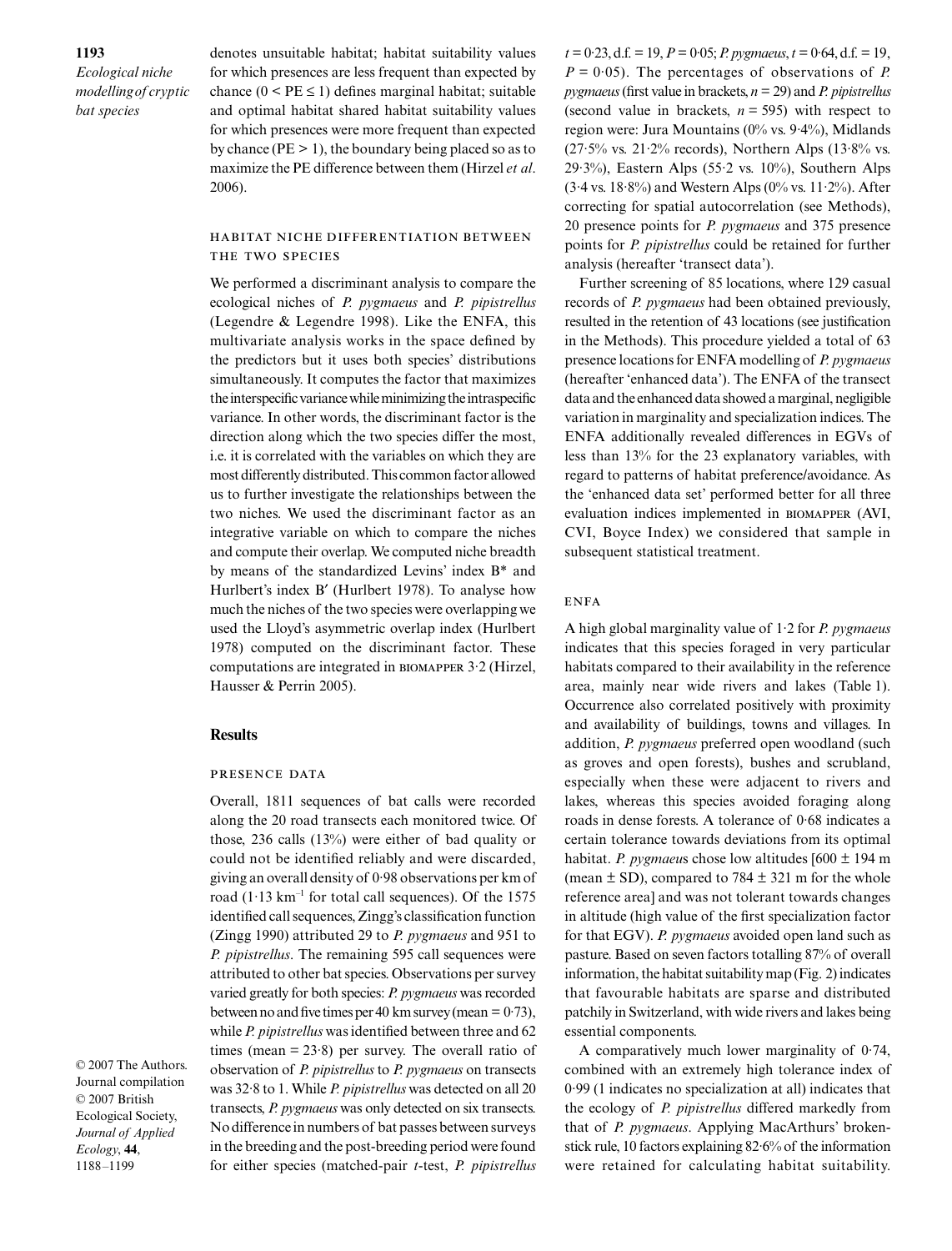# **1194** *T. Sattler* et al.



**Fig. 2.** *P. pygmaeus*: habitat suitability map and presence points used for ENFA (*n* = 63). Habitat quality is demonstrated by visualizing the four bin classes optimal (0·8% of total study area), suitable (11·4%), marginal (5·4%) and unsuitable (82·4%) habitat.

*P. pipistrellus* preferred proximity and availability of villages and buildings (Table 2) and the species was neutral regarding towns. Additionally, strongly preferred habitat types were wide rivers, riparian vegetation, vineyards and groves. *P. pipistrellus* occurred predominantly in lowlands, but tolerated higher elevations than *P. pygmaeus*. Dense forests were avoided and the species exhibited a narrow niche with regard to this predictor. In contrast to *P. pygmaeus*, favourable habitat for *P. pipistrellus* seems to be distributed widely in Switzerland, from the Midlands into the main Alpine valleys (Fig. 3). It is only at high elevation in the Jura Mountains and in the Northern Alps that suitable habitats seem to be lacking. Despite the fact that *P. pipistrellus* showed a preference for wide rivers, it also colonized areas far from water.

The three indices used for evaluating the habitat suitability models were all higher for *P. pygmaeus* than for *P. pipistrellus* (Table 3). While slightly lower, the AVI for *P. pipistrellus* was similar to that of *P. pygmaeus*, indicating that the fractions of correctly classified presence points and of the evaluation partition were comparable. A mean CVI (which indicates to what extent a suitability map differs from a purely random model) of 0·59 for *P. pygmaeus* indicated an appropriate map, whereas a CVI of 0·11 for *P. pipistrellus* denoted a somewhat inaccurate map. This means that the modelling using the selected EGVs had difficulty distinguishing the specific habitat preferred by *P. pipistrellus* from the overall habitat available in the

reference area. However, a low CVI is to be expected with such a tolerant species as *P. pipistrellus*. The Boyce index B4 for *P. pygmaeus* ( $0.98 \pm 0.06$ ) was near its theoretical maximum of 1, attesting to very good predictive power. The mean B4 of *P. pipistrellus* was also quite high (0.84  $\pm$  0.25), but the large standard deviation is a symptom of low robustness.

# habitat differentiation between *P. PYGMAEUS* and *P. PIPISTRELLUS*

The distribution range of species observations along the first discriminant axis shows that the niche of *P. pipistrellus* is wide and encompasses most of the narrow niche of *P. pygmaeus* (Fig. 4). The discriminant axis does not really separate the two species, although the discriminant function indicates on which variables they differ most markedly (Table 4). A high frequency of vineyards and open habitats such as meadow and pasture, as well as increasing distances away from lakes, wide rivers and single buildings, correlates only with the occurrence of *P. pipistrellus*. On the other hand, a high frequency of riparian forests, single buildings as well as bushes and scrubland favours *P. pygmaeus.* The standardized Levins' niche breadth index B\* and the Hurlbert's niche breadth index B′ indicate that the habitat niche for *P. pygmaeus* ( $B^* = 0.19$ ;  $B' = 0.11$ ) is substantially smaller than that of *P. pipistrellus* (B\* = 0·42;  $B' = 0.59$ ). The Lloyd's asymmetric overlap of the ecological niche of *P. pipistrellus* on the niche of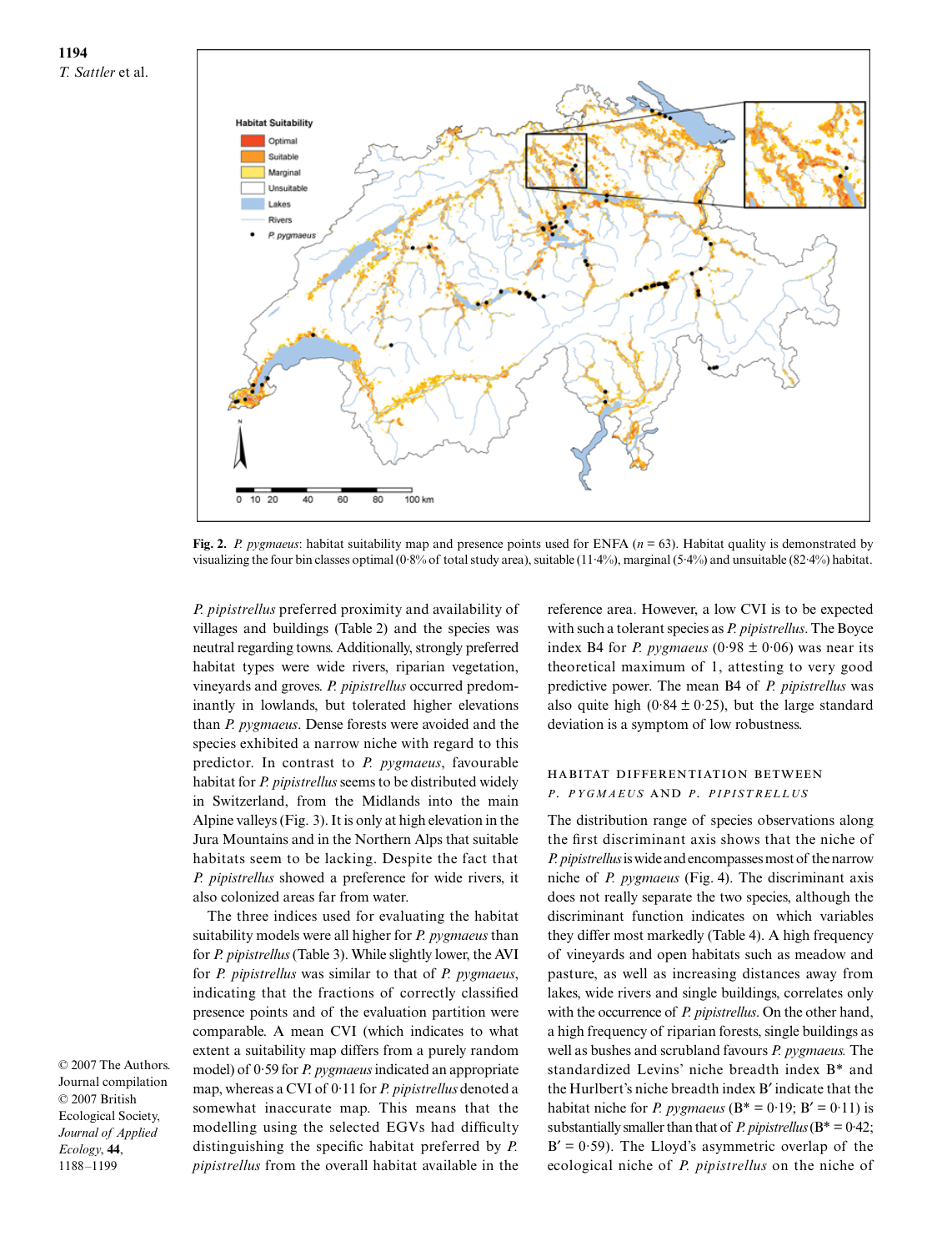| Table 2. Correlation between the ENFA factors and the ecogeographical variables for P. pipistrellus. Factor 1 explains 100% of the marginality. The |  |
|-----------------------------------------------------------------------------------------------------------------------------------------------------|--|
| percentages indicate the amount of specialization accounted for by the factor                                                                       |  |

|                                | Factor $11$<br>(6%)        | Factor $2^2$<br>$(11\%)$ | Factor $3^2$ Factor $4^2$<br>(8%) | (7%)     | Factor $5^2$<br>(6%) | Factor $6^2$<br>(6%) | Factor $7^2$<br>(6%) | Factor $8^2$<br>(5%) | Factor $9^2$<br>(5%) | Factor $102$<br>(5%) |
|--------------------------------|----------------------------|--------------------------|-----------------------------------|----------|----------------------|----------------------|----------------------|----------------------|----------------------|----------------------|
| Alpine meadow frequency        | $\Omega$                   | $\Omega$                 | *                                 | $\ast$   | **                   | $\Omega$             | $\Omega$             | $\ast$               | **                   | *****                |
| Single building frequency      | $+ +$                      | *                        | $\Omega$                          | **       | **                   | ***                  | $\ast$               | *****                | *                    | $\Omega$             |
| Distance to single buildings   | $-3$                       | $*$                      |                                   | 0        | $\Omega$             | *                    |                      | **                   | 0                    | sk.                  |
| Bushes and scrubland frequency | $+ +$                      | *                        | sk.                               | $\ast$   | **                   | $*$                  | $\Omega$             | $*$                  | **                   | ***                  |
| Altitude                       |                            |                          | $\Omega$                          | ***      | ****                 | ***                  | **                   | **                   | ***                  | **                   |
| Bushy forest frequency         | $^{+}$                     | $*$                      |                                   | **       | $\ast$               | $*$                  | **                   | $\theta$             | $*$                  | ×.                   |
| Dense forest frequency         |                            | ******                   | ****                              | $*$      | ***                  | *****                | *                    | ****                 | $*$                  | $\ast$               |
| Open forest frequency          | $+ +$                      | **                       |                                   | $\Omega$ | $\Omega$             | **                   | $\Omega$             | $\Omega$             | ***                  | **                   |
| Grove frequency                | $+ + +$                    | 0                        | ******                            | *        | **                   | ***                  | $\star$              | 0                    | **                   | ż                    |
| Grass frequency                | $+ +$                      | **                       | ×                                 | $*$      | **                   | 0                    | $\ast$               |                      | $*$                  | sk:                  |
| Distance to small streams      | $-3$                       | $*$                      | ż                                 | *        | $\Omega$             | *                    |                      | $\Omega$             | **                   | sk.                  |
| Distance to wide rivers        | $-3$                       | $\Omega$                 | *                                 | **       | $\Omega$             | 0                    | *                    | 0                    | **                   | **                   |
| Distance to lake-borders       | $-3$                       | 0                        | ×.                                | 0        | **                   | ***                  | $\Omega$             | 业                    | ***                  | 0                    |
| Meadow frequency               | $\Omega$                   | *****                    | **                                |          | *****                | ****                 | **                   | ****                 | $\Omega$             | **                   |
| Pasture frequency              |                            | **                       | $\ast$                            | ****     | ***                  | **                   | $\Omega$             | **                   | $*$                  | **                   |
| Riparian forest frequency      | $^{+}$                     | $\ast$                   | ******                            | *****    | $*$                  | 0                    | $\mathcal{M}$        | 0                    | **                   | $\ast$               |
| Riparian vegetation frequency  | $++$                       | 0                        | *                                 | $\Omega$ | $\Omega$             | $*$                  | ÷.                   | 0                    | $*$                  | ż                    |
| Slopes                         |                            | ***                      | ***                               | **       | **                   | $*$                  | $\Omega$             | ***                  | **                   |                      |
| Town frequency                 | $^{+}$                     | *                        | $\ast$                            | ****     | *                    | $*$                  | ***                  | ****                 | ***                  | *****                |
| Distance to towns              | 0                          | **                       | $\ast$                            | ****     | **                   | **                   | ****                 | **                   | ***                  | ****                 |
| Village frequency              | $++$                       | **                       | ż                                 | **       | ***                  | **                   | *******              | **                   | ***                  | **                   |
| Distance to villages           | $\overline{\phantom{0}}^3$ | $*$                      | $\Omega$                          | *        | $\Omega$             | $\ast$               | ***                  | 业                    | **                   | sk.                  |
| Vineyard frequency             | $+ + +$                    | $\ast$                   |                                   | *        | $\Omega$             | **                   | ×.                   | **                   | $\Omega$             | $\Omega$             |

1 Marginality factor. The symbol + means that the species was found in locations with higher values than average. The symbol – means the reverse. The greater the number of symbols, the higher the correlation; 0 indicates a very weak correlation. <sup>2</sup>Specialization factor. The symbol \* means the species was found occupying a narrower range of values than available. The greater the number of asterix, the narrower the range; 0 indicates a very low specialization. 3 <sup>3</sup> Avoidance of an increasing distance to the variable may be understood as 'preference of proximity' to the habitat mentioned.



**Fig. 3.** *P. pipistrellus*: habitat suitability map and presence points used for ENFA ( $n = 375$ ). Habitat quality is demonstrated by visualizing the four bin classes optimal (5·2% of total study area), suitable (28·5%), marginal (33·8%) and unsuitable (32·5%) habitat.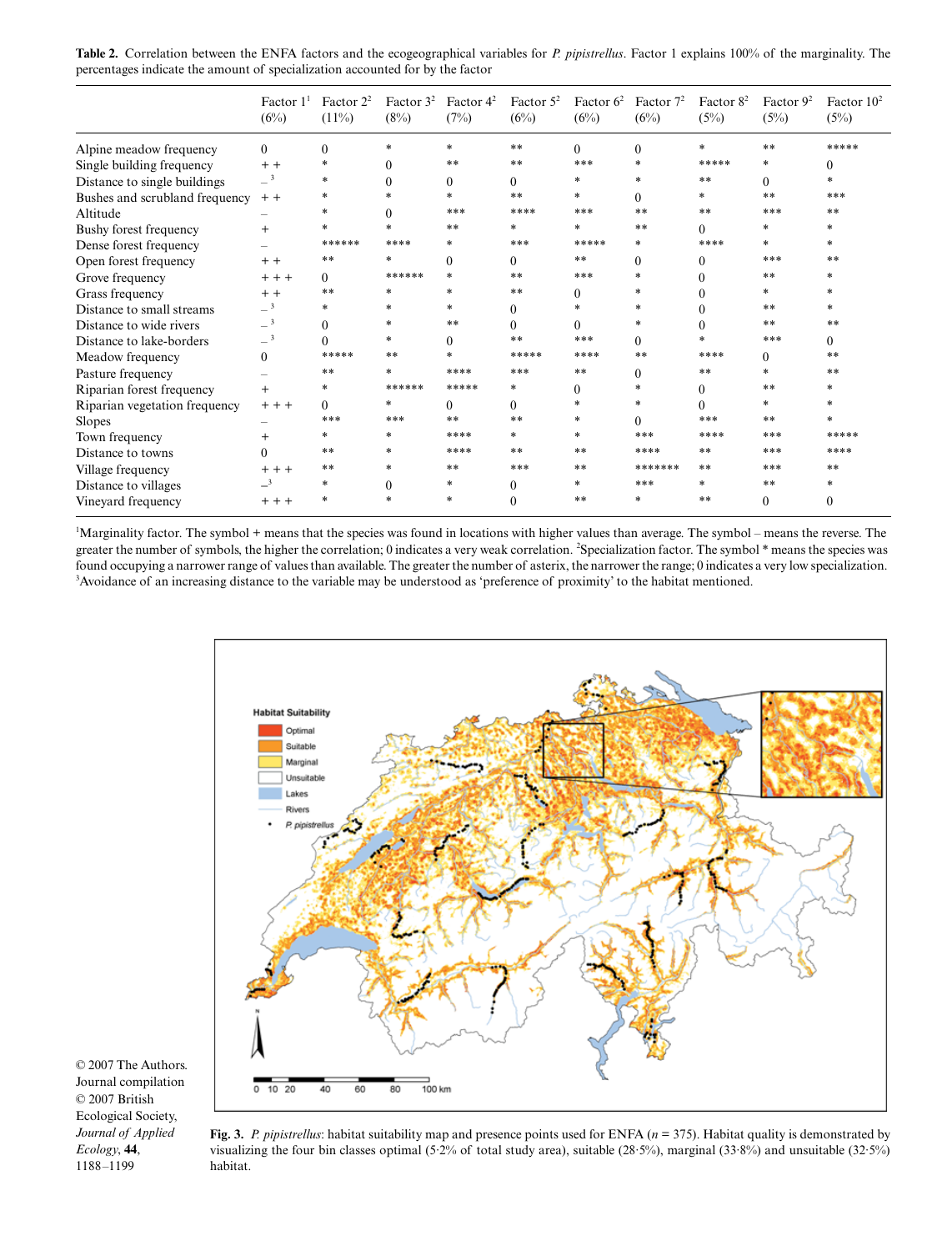**Table 3.** Model evaluation indices for the habitat suitability maps of *P. pygmaeus* and *P. pipistrellus*, computed with 10-fold cross-validation. High mean values indicate a high consistency with evaluation data sets. The lower the standard deviation (SD), the more robust the prediction

|                 | Absolute<br>validation<br>index <sup>1</sup> | Contrast<br>validation<br>index <sup>2</sup> | Boyce<br>index <sup>3</sup> |
|-----------------|----------------------------------------------|----------------------------------------------|-----------------------------|
| P. pygmaeus     |                                              |                                              |                             |
| Mean            | 0.77                                         | 0.59                                         | 0.98                        |
| SD              | 0.17                                         | 0.17                                         | 0.06                        |
| P. pipistrellus |                                              |                                              |                             |
| Mean            | 0.68                                         | 0.11                                         | 0.84                        |
| SD              | 0.08                                         | 0.08                                         | 0.25                        |

<sup>1</sup>AVI varies from 0 to 1. <sup>2</sup>CVI varies from 0 to AVI. <sup>3</sup>Boyce's index varies from –1 to 1, with 0 indicating a random model.

*P. pygmaeus* is 15·6, whereas the reciprocal overlap is only 2·4. These findings indicate that the habitat width of *P. pipistrellus* almost completely encompasses the habitat width of *P. pygmaeus* (Fig. 4).

# **Discussion**

Our results show that *P. pipistrellus* is encountered frequently along Swiss roads: 60·3% of all bat acoustic recordings were of this species, whereas *P. pygmaeus* comprised only 1·84% of observations in these sampling conditions. Previous acoustic studies have shown that *P. pipistrellus* is not detected more easily or more frequently than *P. pygmaeus* along road networks, nor is *P. pipistrellus* a road specialist (Sattler 2003). The present findings thus suggest that *P. pygmaeus* is much less widespread and much less abundant than *P. pipistrellus* in Switzerland. This contrasts with road transect observations in Ireland, where *P. pipistrellus* and *P. pygmaeus* contributed to 43% and 28%, respectively, of all bat observations along road transects close to linear habitat features (Russ & Montgomery 2002). In England, these proportions were 30% and 34%, respectively (Vaughan, Jones & Harris 1997).

The distribution of foraging *P. pygmaeus* in Switzerland is limited to a narrow range of habitats. *P. pipistrellus*, in contrast, occurs in a wide range of habitats. Additionally, *P. pygmaeus* is very specific regarding its habitat requirements and remains in its optimal habitats, whereas *P. pipistrellus* is tolerant to deviations from its optimum habitat. These quantitative findings corroborate results from England, Ireland, Germany and Italy: *P. pygmaeus* is frequently found near water bodies in all areas studied to date; in Ireland and Italy, open deciduous forests constitute other suitable habitats (Vaughan, Jones & Harris 1997; Häussler *et al*. 2000; Russ & Montgomery 2002; Russo & Jones 2003; Davidson-Watts & Jones 2006).

The comparison of observation maps with habitat suitability maps show that *P. pygmaeus* was not detected in some areas where its occurrence would be predicted a posteriori (e.g. Western Alps, corresponding to canton of Valais). It is unlikely that the species has been overlooked in this area because intensive bat monitoring has been performed continuously by regional bat experts since the 1980s (Arlettaz *et al*. 1997a; unpublished data). Historical colonization processes could explain this regional absence, however, especially in the least accessible Alpine valleys.

Evaluation indices, especially a low CVI, suggest that the habitat suitability model for *P. pipistrellus –* despite a high number of presence points – does not describe accurately the distribution pattern of the species. Several studies have shown that it is easier to predict habitat suitability maps for marginal than for widespread and common species, for purely methodological reasons (Stockwell & Peterson 2002; Segurado & Araújo 2004). The interspecific differences in the accuracy of our habitat suitability models also illustrate that a higher number of presence locations does not improve model precision and reliability *per se* (Zaniewski, Lehmann & Overton 2002).

Predictive distribution models such as ENFA represent empirical models which sacrifice generality for precision and reality (Guisan & Zimmermann



© 2007 The Authors. Journal compilation © 2007 British Ecological Society, *Journal of Applied Ecology*, **44**, 1188–1199

**Fig. 4.** Niche characteristics for *P. pygmaeus* (white) and *P. pipistrellus* (black) in relation to global distribution of all cells of the study area (grey) along the discriminant factor.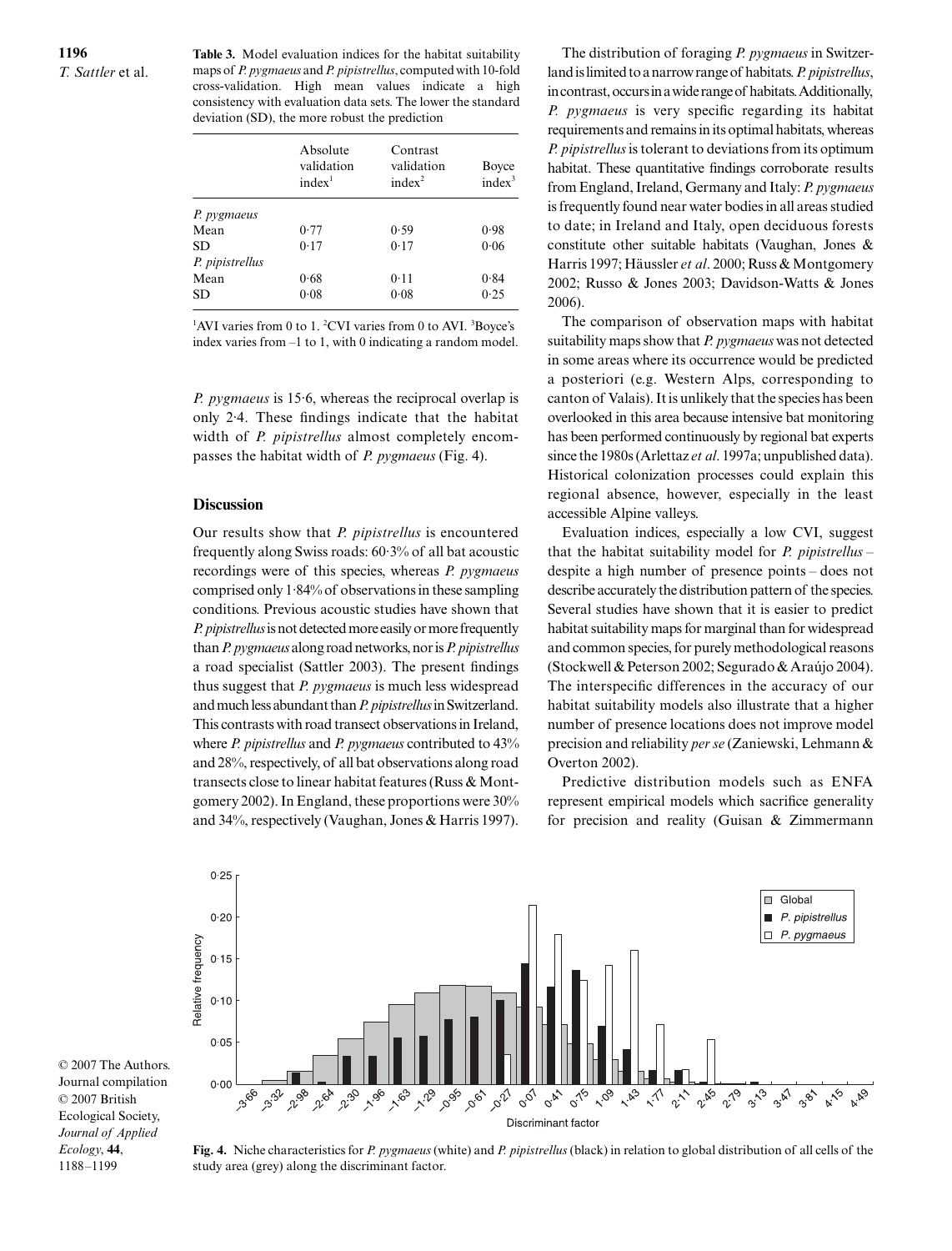**Table 4.** Coefficients of the first discriminant factor between the habitat characteristics of *P. pygmaeus* and *P. pipistrellus*. Positive values indicate variables that favour *P. pygmaeus*, whereas the distribution of *P. pipistrellus* covers the whole range (Fig. 4)

| Coefficients                   | Value    |
|--------------------------------|----------|
| Vineyard frequency             | $-0.319$ |
| Distance to lake-borders       | $-0.31$  |
| Distance to wide rivers        | $-0.289$ |
| Meadow frequency               | $-0.275$ |
| Distance to single buildings   | $-0.261$ |
| Dense forest frequency         | $-0.217$ |
| Altitude                       | $-0.215$ |
| Grass frequency                | $-0.203$ |
| Pasture frequency              | $-0.18$  |
| Slopes                         | $-0.082$ |
| Riparian vegetation frequency  | $-0.075$ |
| Distance to villages           | $-0.066$ |
| Alpine meadow frequency        | $-0.042$ |
| Town frequency                 | $-0.028$ |
| Village frequency              | $-0.028$ |
| Distance to small streams      | $-0.025$ |
| Bushy forest frequency         | 0.091    |
| Grove frequency                | 0.105    |
| Open forest frequency          | 0.118    |
| Distance to towns              | 0.164    |
| Bushes and scrubland frequency | 0.269    |
| Single building frequency      | 0.334    |
| Riparian forest frequency      | 0.378    |

2000). It is often contended that presence-only models are of limited use and validity because of two main reasons: unknown sampling bias due to non-systematic data samples and habitat suitability maps yielding overoptimistic predictions (Zaniewski, Lehmann & Overton 2002). In this study we avoided unknown sampling bias through a systematic sampling design applying a proportional stratified sampling regime. Based on this sampling scheme, the data set was enhanced in a systematic way for *P. pygmaeus* with additional observations not arising from our standard road transects. Supplementary analysis for *P. pygmaeus* with data obtained unsystematically yielded similar results as the systematic approach for both habitat selection and habitat suitability maps, corroborating previous simulations with modelled virtual species distributions which showed high robustness in the ENFA approach (Hirzel, Helfer & Metral 2001). The present study applies crossvalidated predicted-to-expected frequency curves so that the effect of too optimistic predictions is minimized. This new method (Hirzel *et al*. 2006) allowed us to define objectively four suitability classes. These classes were based on the actual data and not on arbitrary thresholds. Moreover, if the objective of the habitat suitability model is to protect rare or endangered species, over-estimating distribution areas might be preferable to under-estimating species presence (Fielding & Bell 1997).

© 2007 The Authors. Journal compilation © 2007 British Ecological Society, *Journal of Applied Ecology*, **44**, 1188–1199

It has been suggested that habitat suitability modelling should take interspecific competition into consideration (Guisan & Zimmermann 2000). Unfortunately, we cannot draw any conclusions concerning competition or stable coexistence between *P. pygmaeus* and *P. pipistrellus*, as we were able to compare only respective habitat breadth and differentiation. As morphological resemblance is thought to reflect niche similarity, some authors have predicted only small niche differentiation in morphologically similar bats (Aldridge & Rautenbach 1987; Findley 1993). In practice, however, substantial niche separations between cryptic species have been found, including microhabitat and food partitioning (Arlettaz, Perrin & Hausser 1997b; Arlettaz 1999). Fine-grained microhabitat and diet differentiation are expected to occur in the two pipistrelle bats in Switzerland, as has been found in the United Kindom (Barlow 1997).

In Switzerland, *P. pipistrellus* is widespread and abundant; it can therefore continue to be classified safely as 'not threatened' (Duelli 1994). In contrast, *P. pygmaeus*, which was confused until recently with *P. pipistrellus*, is a rare bat with a patchy distribution which qualifies for the category 'near threatened'. These findings suggest that an amendment to Swiss bat conservation policy is appropriate. First, it will be essential to put more emphasis upon the protection of *P. pygmaeus* roosts. Secondly, conservation managers need to recognize that the distribution of *P. pygmaeus* is confined to a tiny range of habitat types and that large rivers bordered by riparian woodland are a crucial habitat for this species. During the last 150 years, most Swiss streams have been dammed and canalized, with riparian forests being destroyed systematically (Ewald 1978). Therefore, the present fragmented distribution of *P. pygmaeus* may result from a dramatic drop in habitat availability. The protection of the remaining riparian forests and the restoration of wide stream beds to support natural vegetation dynamics would thus be essential steps for ensuring the persistence of *P. pygmaeus*.

World-wide, there are around 1116 recognized bat species (Simmons 2005), but it is likely that more cryptic species will be discovered in the near future, especially in more remote biomes (Jones 1997). Species protection will necessitate further taxonomic and ecological investigations as only reliable status assessments and evidencebased protection guidance will enable development and/ or readjustment of effective international and national bat conservation policies. Spatially explicit methods such as ENFA can provide some decisive assistance in the delicate task of determining species basic ecological needs.

# **Acknowledgements**

We are grateful to H.-P. Stutz, H. Kraettli, M. Mattei Roesli, R. Ehrenbold, M. Lutz, W.-D. Burkard, T. Sandoz and many field assistants for their decisive support. P. Zingg, M. Obrist, M. Ruedi and M. Schaub provided scientific advice. P. Moeschler, O. Gardi, T. Zumbrunn and the families Sattler and Fabbro helped with logistics. The Swiss Federal Statistical Office provided GIS data. D. Russo, G. Jones and an anonymous

#### **1197**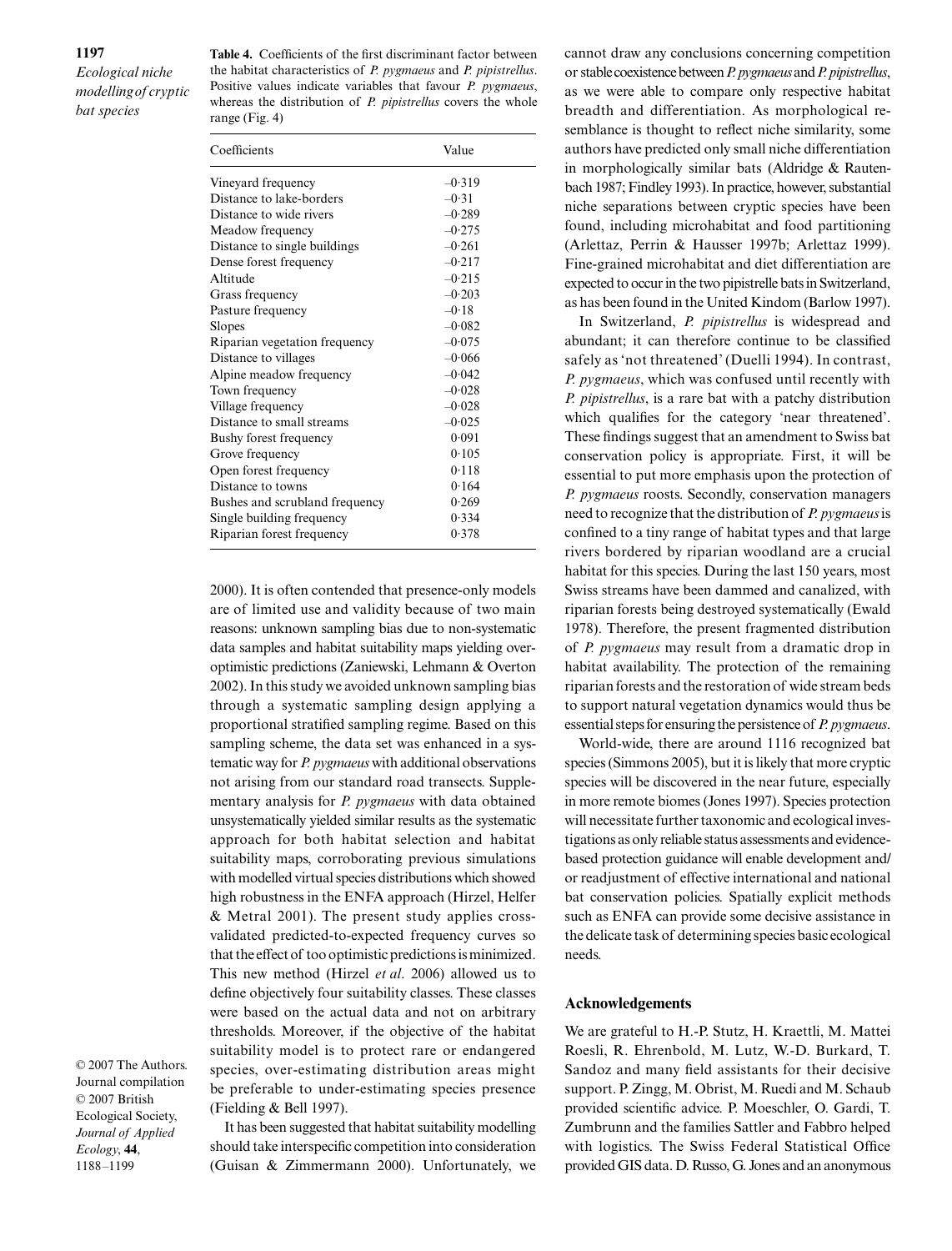**1198** *T. Sattler* et al. reviewer improved earlier versions of the manuscript; R. Home, S. Wyniger and S. Morris corrected the English. Financial support was given by the following institutions Swiss Bat Conservation Trust, F. Graf Fabrice Foundation, von Gundlach und Payne Smith-Foundation, Schnorf-Foundation, Foundation Dr Joachim de Giacomi, Schwyzer-Foundation, Stocks Daniel Jenny and Schmutziger Landolt, Academic Foundation Bern and Schweizerische Gesellschaft für Wildtierbiologie. Warm thanks go to S. Schmied, A. Britschgi, A. Valsangiacomo and M. Lehmann.

# **References**

- Aldridge, H.D.J.N. & Rautenbach, I.L. (1987) Morphology, echolocation and resource partitioning in insectivorous bats. *Journal of Animal Ecology*, **56**, 763–778.
- Arlettaz, R. (1999) Habitat selection as a major resource partitioning mechanism between the two sympatric sibling bat species *Myotis myotis* and *Myotis blythii*. *Journal of Animal Ecology*, **68**, 460–471.
- Arlettaz, R., Lugon, A., Sierro, A. & Desfayes, M. (1997a) Les chauves-souris du Valais (Suisse): statut, zoogeographie et ecologie [The bats of Valais (Switzerland): status, zoogeography and ecology]. *Le Rhinolophe*, **12**, 1–42.
- Arlettaz, R., Perrin, N. & Hausser, J. (1997b) Trophic resource partitioning and competition between the two sibling bat species *Myotis myotis* and *Myotis blythii*. *Journal of Animal Ecology*, **66**, 897–911.
- Barlow, K.E. (1997) The diets of two phonic types of the bat *Pipistrellus pipistrellus* in Britain. *Journal of Zoology*, **243**, 597–609.
- Barlow, K.E. & Jones, G. (1997) Function of pipistrelle social calls: field data and a playback experiment. *Animal Behaviour*, **53**, 991–999.
- Barratt, E.M., Deaville, R., Burland, T.M., Bruford, M.W., Jones, G., Racey, P.A. & Wayne, R.K. (1997) DNA answers the call of pipistrelle bat species. *Nature*, **387**, 138–139.
- Boyce, M.S., Vernier, P.R., Nielsen, S.E. & Schmiegelow, F.K.A. (2002) Evaluating resource selection functions. *Ecological Modelling*, **157**, 281–300.
- Brito, D. (2004) Lack of adequate taxonomic knowledge may hinder endemic mammal conservation in the Brazilian Atlantic Forest. *Biodiversity and Conservation*, **13**, 2135– 2144.
- Buckland, S.T. & Elston, D.A. (1993) Empirical models for the spatial distribution of wildlife. *Journal of Applied Ecology*, **30**, 478–495.
- Charif, R.A., Mitchell, S. & Clark, C.W. (1995) *Canary 1·2 User's Manual.* Cornell Laboratory of Ornithology, Ithaca, NY.
- Davidson-Watts, I. & Jones, G. (2006) Differences in foraging behaviour between *Pipistrellus pipistrellus* (Schreber, 1774) and *Pipistrellus pygmaeus* (Leach, 1825). *Journal of Zoology*, **298**, 55–62.
- Dietz, C. & von Helversen, O. (2004) *Illustrated Identification Key to the Bats of Europe*, 1st edn, *Tuebingen & Erlangen..* Electronic publication. Available at: www.uni-tuebingen.de/ tierphys/Kontakt/mitarbeiter\_seiten/dietz.htm (accessed June 2005).

© 2007 The Authors. Journal compilation © 2007 British Ecological Society, *Journal of Applied Ecology*, **44**, Duelli, P. (1994) *Rote Liste der Gefährdeten Tierarten in der Schweiz* [Red list of endangered animals of Switzerland]. Bundesamt für Umwelt, Wald und Landschaft (BUWAL) [Federal Office for the Environment FOEN], Bern. Eastman, J.R. (2002) *IDRISI 32·22*. Clark Laboratories, The Idrisi Project, Worcester MA.

1188–1199

Ewald, K.C. (1978) *Der Landschaftswandel. Zur Veränderung Schweizerischer Kulturlandschaften im 20. Jahrhundert*

[Landscape change. On the alteration of Swiss cultural landscapes in the 20th century]. Eidgenössische Anstalt für das forstliche Versuchswesen [Swiss Federal Research Institute WSL], Birmensdorf.

- Fielding, A.H. & Bell, J.F. (1997) A review of methods for the assessment of prediction errors in conservation presence/ absence models. *Environmental Conservation*, **24**, 38–49.
- Findley, J.S. (1993) *Bats: a Community Perspective*. Cambridge University Press, Cambridge.
- Gonseth, Y., Wohlgemuth, T., Sansonnens, B. & Buttler, A. (2001) Die biogeographischen Regionen der Schweiz, Erläuterungen und Einteilungsstandard [Biogeographic regions of Switzerland. Explanations and standards of classification]. Bundesamt für Unwelt, Wald und Landschaft (BUWAL) [Federal Office for the Environment FOEN], Bern.
- Guisan, A. & Zimmermann, K. (2000) Predictive habitat distribution models in ecology. *Ecological Modelling*, **135**, 147–186.
- Häussler, U., Nagel, A., Braun, M. & Arnold, A. (2000) External characters discriminating sibling species of European pipistrelles, *Pipistrellus pipistrellus* (Schreber, 1774) and *P. pygmaeus* (Leach, 1825). *Myotis*, **37**, 27–40.
- Hirzel, A.H. & Arlettaz, R. (2003) Modelling habitat suitability for complex species distributions by the environmental-distance geometric mean. *Environmental Management*, **32**, 614–623.
- Hirzel, A. & Guisan, A. (2002) Which is the optimal sampling strategy for habitat suitability modelling. *Ecological Modelling*, **157**, 331–341.
- Hirzel, A., Hausser, J., Chessel, D. & Perrin, N. (2002) Ecological-niche factor analysis: how to compute habitatsuitability maps without absence data? *Ecology*, **83**, 2027– 2036.
- Hirzel, A., Hausser, J. & Perrin, N. (2005) *Biomapper 3.2. Laboratory of Conservation Biology*. Department of Ecology and Evolution. University of Lausanne, Lausanne. Available at: <http://www.unil.ch/biomapper>(accessed May 2005).
- Hirzel, A., Helfer, V. & Metral, F. (2001) Assessing habitat suitability models with a virtual species. *Ecological Modelling*, **145**, 111–121.
- Hirzel, A.H., Le Lay, G., Helfer, V., Randin, C. & Guisan, A. (2006) Evaluating the ability of habitat suitability models to predict species presences. *Ecological Modelling*, **199**, 142– 152.
- Hirzel, A., Posse, B., Oggier, P.-A., Crettenand, Y., Glenz, C. & Arlettaz, R. (2004) Ecological requirements of reintroduced species and the implications for release policy: the case of the bearded vulture. *Journal of Applied Ecology*, **41**, 1103–1116.
- Honacki, J.H., Kinmam, K.E. & Koeppl, J.W. (1982) *Mammal Species of the World: a Taxonomic and Geographic Reference*, 1st edn. Allen Press, Inc. & Association of Systematic Collections, Lawrence, Kansas.
- Hulva, P., Horacek, I., Strelkov, P.P. & Benda, P. (2004) Molecular architecture of *Pipistrellus pipistrellus Pipistrellus pygmaeus* complex (Chiroptera: Vespertilionidae): further cryptic species and Mediterranean origin of the divergence. *Molecular Phylogenetics and Evolution*, **32**, 1023–1035.
- Hurlbert, S.H. (1978) Measurement of niche overlap and some relatives. *Ecology*, **59**, 67–77.
- Hutchinson, G.E. (1957) Concluding remarks. *In Cold Spring Harbour Symposium on Quantitative Biology*, **22**, 415–427.
- Ibáñez, C., García-Mudarra, J.L., Ruedi, M., Stadelmann, B. & Juste, J. (2006) The Iberian contribution to cryptic diversity in European bats. *Acta Chiropterologica*, **8**, 277–297.
- International Union for the Conservation of Nature and Natural Resources (IUCN) (2001) *IUCN Red List Categories and Criteria*: version 3·1. IUCN, Gland, Switzerland and Cambridge, UK.